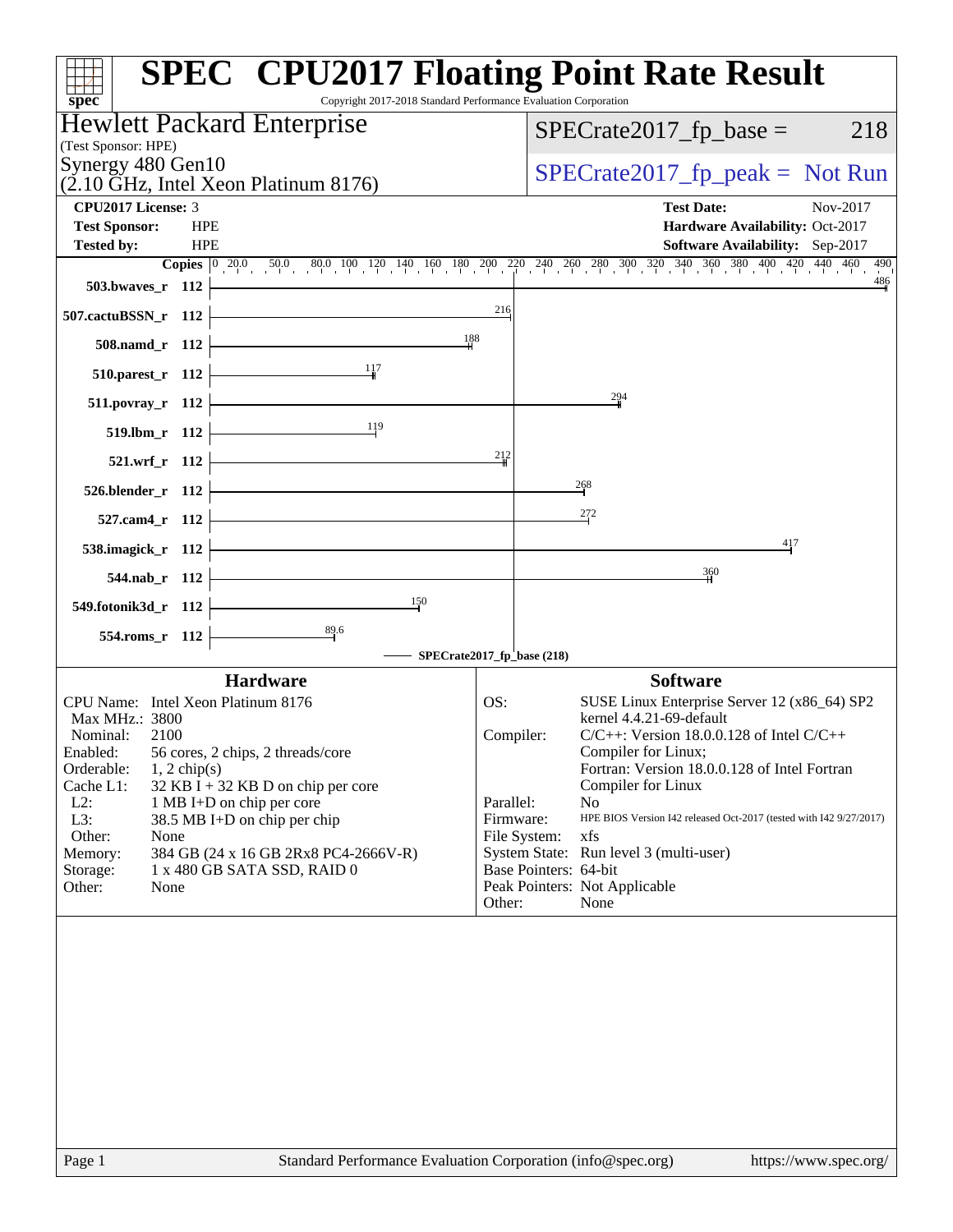## **[spec](http://www.spec.org/)**

## **[SPEC CPU2017 Floating Point Rate Result](http://www.spec.org/auto/cpu2017/Docs/result-fields.html#SPECCPU2017FloatingPointRateResult)**

Copyright 2017-2018 Standard Performance Evaluation Corporation

#### Hewlett Packard Enterprise

(Test Sponsor: HPE)

(2.10 GHz, Intel Xeon Platinum 8176)

 $SPECTate2017<sub>fr</sub> base = 218$ 

### Synergy 480 Gen10  $SPECrate2017$  fp\_peak = Not Run

**[CPU2017 License:](http://www.spec.org/auto/cpu2017/Docs/result-fields.html#CPU2017License)** 3 **[Test Date:](http://www.spec.org/auto/cpu2017/Docs/result-fields.html#TestDate)** Nov-2017 **[Test Sponsor:](http://www.spec.org/auto/cpu2017/Docs/result-fields.html#TestSponsor)** HPE **[Hardware Availability:](http://www.spec.org/auto/cpu2017/Docs/result-fields.html#HardwareAvailability)** Oct-2017 **[Tested by:](http://www.spec.org/auto/cpu2017/Docs/result-fields.html#Testedby)** HPE **[Software Availability:](http://www.spec.org/auto/cpu2017/Docs/result-fields.html#SoftwareAvailability)** Sep-2017

#### **[Results Table](http://www.spec.org/auto/cpu2017/Docs/result-fields.html#ResultsTable)**

|                                                                                                                                                                                                                                                                                                                                                                                                                                                                                                                                                                            | <b>Base</b>   |                |       |                |            |                | <b>Peak</b> |               |                |              |                |              |                |              |
|----------------------------------------------------------------------------------------------------------------------------------------------------------------------------------------------------------------------------------------------------------------------------------------------------------------------------------------------------------------------------------------------------------------------------------------------------------------------------------------------------------------------------------------------------------------------------|---------------|----------------|-------|----------------|------------|----------------|-------------|---------------|----------------|--------------|----------------|--------------|----------------|--------------|
| <b>Benchmark</b>                                                                                                                                                                                                                                                                                                                                                                                                                                                                                                                                                           | <b>Copies</b> | <b>Seconds</b> | Ratio | <b>Seconds</b> | Ratio      | <b>Seconds</b> | Ratio       | <b>Copies</b> | <b>Seconds</b> | <b>Ratio</b> | <b>Seconds</b> | <b>Ratio</b> | <b>Seconds</b> | <b>Ratio</b> |
| 503.bwayes r                                                                                                                                                                                                                                                                                                                                                                                                                                                                                                                                                               | 112           | 2319           | 484   | 2313           | 486        | 2313           | 486         |               |                |              |                |              |                |              |
| 507.cactuBSSN r                                                                                                                                                                                                                                                                                                                                                                                                                                                                                                                                                            | 112           | 657            | 216   | 657            | <u>216</u> | 658            | 215         |               |                |              |                |              |                |              |
| 508.namd_r                                                                                                                                                                                                                                                                                                                                                                                                                                                                                                                                                                 | 112           | 566            | 188   | 566            | 188        | 573            | 186         |               |                |              |                |              |                |              |
| 510.parest_r                                                                                                                                                                                                                                                                                                                                                                                                                                                                                                                                                               | 112           | 2467           | 119   | 2509           | 117        | 2498           | <b>117</b>  |               |                |              |                |              |                |              |
| 511.povray_r                                                                                                                                                                                                                                                                                                                                                                                                                                                                                                                                                               | 112           | 888            | 295   | 890            | 294        | 893            | 293         |               |                |              |                |              |                |              |
| $519$ .lbm $r$                                                                                                                                                                                                                                                                                                                                                                                                                                                                                                                                                             | 112           | 992            | 119   | 993            | 119        | 993            | <u>119</u>  |               |                |              |                |              |                |              |
| $521$ .wrf r                                                                                                                                                                                                                                                                                                                                                                                                                                                                                                                                                               | 112           | 1178           | 213   | 1192           | 210        | 1185           | 212         |               |                |              |                |              |                |              |
| 526.blender r                                                                                                                                                                                                                                                                                                                                                                                                                                                                                                                                                              | 112           | 634            | 269   | 636            | 268        | 636            | 268         |               |                |              |                |              |                |              |
| 527.cam4 r                                                                                                                                                                                                                                                                                                                                                                                                                                                                                                                                                                 | 112           | 721            | 272   | 721            | 272        | 721            | 272         |               |                |              |                |              |                |              |
| 538.imagick_r                                                                                                                                                                                                                                                                                                                                                                                                                                                                                                                                                              | 112           | 669            | 417   | 668            | 417        | 668            | 417         |               |                |              |                |              |                |              |
| $544$ .nab r                                                                                                                                                                                                                                                                                                                                                                                                                                                                                                                                                               | 112           | 524            | 360   | 527            | 357        | <u>524</u>     | <b>360</b>  |               |                |              |                |              |                |              |
| 549.fotonik3d r                                                                                                                                                                                                                                                                                                                                                                                                                                                                                                                                                            | 112           | 2910           | 150   | 2909           | 150        | 2909           | 150         |               |                |              |                |              |                |              |
| $554$ .roms_r                                                                                                                                                                                                                                                                                                                                                                                                                                                                                                                                                              | 112           | 1986           | 89.6  | 1980           | 89.9       | 1993           | 89.3        |               |                |              |                |              |                |              |
| $SPECrate2017_fp\_base =$<br>218                                                                                                                                                                                                                                                                                                                                                                                                                                                                                                                                           |               |                |       |                |            |                |             |               |                |              |                |              |                |              |
| $SPECrate2017$ fp peak =<br><b>Not Run</b>                                                                                                                                                                                                                                                                                                                                                                                                                                                                                                                                 |               |                |       |                |            |                |             |               |                |              |                |              |                |              |
| $\mathbf{D}$ and $\mathbf{D}$ and $\mathbf{D}$ and $\mathbf{D}$ and $\mathbf{D}$ and $\mathbf{D}$ and $\mathbf{D}$ and $\mathbf{D}$ and $\mathbf{D}$ and $\mathbf{D}$ and $\mathbf{D}$ and $\mathbf{D}$ and $\mathbf{D}$ and $\mathbf{D}$ and $\mathbf{D}$ and $\mathbf{D}$ and $\mathbf{D}$ and<br>$\mathbf{r}$ , $\mathbf{r}$ , $\mathbf{r}$ , $\mathbf{r}$ , $\mathbf{r}$ , $\mathbf{r}$ , $\mathbf{r}$ , $\mathbf{r}$ , $\mathbf{r}$ , $\mathbf{r}$<br>the contract of the contract of the contract of the contract of the contract of the contract of the contract of |               |                |       |                |            |                |             |               |                |              |                |              |                |              |

Results appear in the [order in which they were run.](http://www.spec.org/auto/cpu2017/Docs/result-fields.html#RunOrder) Bold underlined text [indicates a median measurement.](http://www.spec.org/auto/cpu2017/Docs/result-fields.html#Median)

#### **[Submit Notes](http://www.spec.org/auto/cpu2017/Docs/result-fields.html#SubmitNotes)**

 The numactl mechanism was used to bind copies to processors. The config file option 'submit' was used to generate numactl commands to bind each copy to a specific processor. For details, please see the config file.

#### **[Operating System Notes](http://www.spec.org/auto/cpu2017/Docs/result-fields.html#OperatingSystemNotes)**

 Stack size set to unlimited using "ulimit -s unlimited" Prior to runcpu invocation Filesystem page cache synced and cleared with: sync; echo 3> /proc/sys/vm/drop\_caches runcpu command invoked through numactl i.e.: numactl --interleave=all runcpu <etc> irqbalance disabled with "service irqbalance stop" tuned profile set wtih "tuned-adm profile throughput-performance" VM Dirty ratio was set to 40 using "echo 40 > /proc/sys/vm/dirty\_ratio" Numa balancing was disabled using "echo 0 > /proc/sys/kernel/numa\_balancing"

#### **[General Notes](http://www.spec.org/auto/cpu2017/Docs/result-fields.html#GeneralNotes)**

Environment variables set by runcpu before the start of the run: LD\_LIBRARY\_PATH = "/home/cpu2017/lib/ia32:/home/cpu2017/lib/intel64:/home/cpu2017/je5.0.1-32:/home/cpu2017/je5.0.1-64"

Binaries compiled on a system with 1x Intel Core i7-4790 CPU + 32GB RAM

**(Continued on next page)**

Page 2 Standard Performance Evaluation Corporation [\(info@spec.org\)](mailto:info@spec.org) <https://www.spec.org/>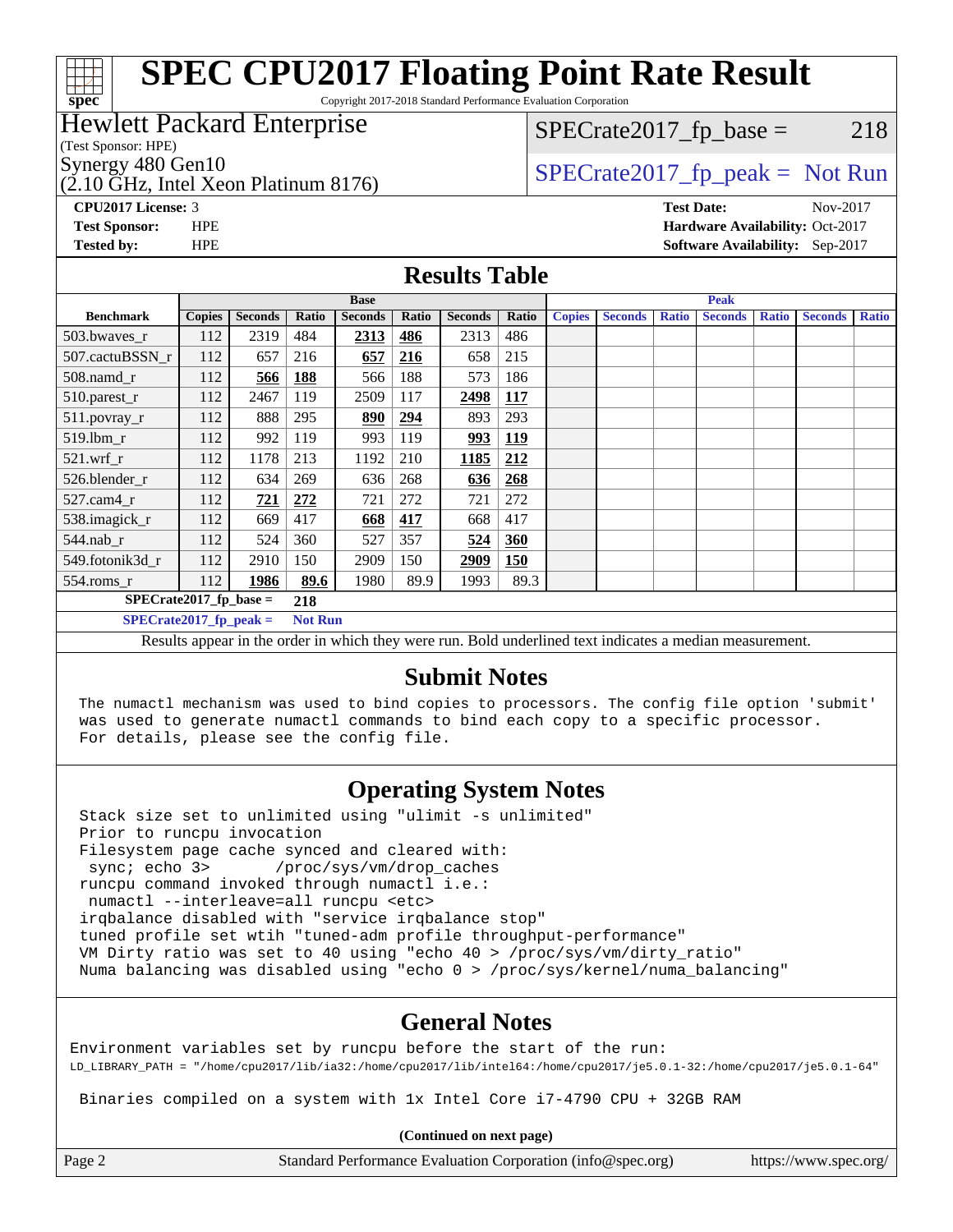## **[SPEC CPU2017 Floating Point Rate Result](http://www.spec.org/auto/cpu2017/Docs/result-fields.html#SPECCPU2017FloatingPointRateResult)**

Copyright 2017-2018 Standard Performance Evaluation Corporation

#### Hewlett Packard Enterprise

(Test Sponsor: HPE)

**[spec](http://www.spec.org/)**

 $+\ +$ 

 $SPECTate2017_fp\_base = 218$ 

(2.10 GHz, Intel Xeon Platinum 8176)

Synergy 480 Gen10<br>  $\begin{array}{c|c}\n\text{SPECTate2017\_fp\_peak} = \text{Not Run} \\
\hline\n\text{SPECTate2017\_fp\_peak} = \text{Not Run} \\
\end{array}$ 

**[CPU2017 License:](http://www.spec.org/auto/cpu2017/Docs/result-fields.html#CPU2017License)** 3 **[Test Date:](http://www.spec.org/auto/cpu2017/Docs/result-fields.html#TestDate)** Nov-2017 **[Test Sponsor:](http://www.spec.org/auto/cpu2017/Docs/result-fields.html#TestSponsor)** HPE **[Hardware Availability:](http://www.spec.org/auto/cpu2017/Docs/result-fields.html#HardwareAvailability)** Oct-2017 **[Tested by:](http://www.spec.org/auto/cpu2017/Docs/result-fields.html#Testedby)** HPE **[Software Availability:](http://www.spec.org/auto/cpu2017/Docs/result-fields.html#SoftwareAvailability)** Sep-2017

#### **[General Notes \(Continued\)](http://www.spec.org/auto/cpu2017/Docs/result-fields.html#GeneralNotes)**

memory using Redhat Enterprise Linux 7.4

#### **[Platform Notes](http://www.spec.org/auto/cpu2017/Docs/result-fields.html#PlatformNotes)**

| BIOS Configuration:                                                                 |                                                                                                                  |  |
|-------------------------------------------------------------------------------------|------------------------------------------------------------------------------------------------------------------|--|
| Thermal Configuration set to Maximum Cooling                                        |                                                                                                                  |  |
| LLC Prefetch set to Enabled                                                         |                                                                                                                  |  |
| LLC Dead Line Allocation set to Disabled<br>Memory Patrol Scrubbing set to Disabled |                                                                                                                  |  |
| Workload Profile set to General Throughput Compute                                  |                                                                                                                  |  |
|                                                                                     | Minimum Processor Idle Power Core C-State set to C1E                                                             |  |
| Sysinfo program /home/cpu2017/bin/sysinfo                                           |                                                                                                                  |  |
|                                                                                     | Rev: r5797 of 2017-06-14 96c45e4568ad54c135fd618bcc091c0f                                                        |  |
| running on sy480_hjp_suse Tue Nov 21 03:50:18 2017                                  |                                                                                                                  |  |
|                                                                                     |                                                                                                                  |  |
|                                                                                     | SUT (System Under Test) info as seen by some common utilities.                                                   |  |
| For more information on this section, see                                           |                                                                                                                  |  |
|                                                                                     | https://www.spec.org/cpu2017/Docs/config.html#sysinfo                                                            |  |
| From /proc/cpuinfo                                                                  |                                                                                                                  |  |
|                                                                                     | model name : Intel(R) Xeon(R) Platinum 8176 CPU @ 2.10GHz                                                        |  |
| "physical id"s (chips)<br>2                                                         |                                                                                                                  |  |
| 112 "processors"                                                                    |                                                                                                                  |  |
|                                                                                     | cores, siblings (Caution: counting these is hw and system dependent. The following                               |  |
|                                                                                     | excerpts from /proc/cpuinfo might not be reliable. Use with caution.)                                            |  |
| $cpu$ cores : 28                                                                    |                                                                                                                  |  |
| siblings : 56                                                                       |                                                                                                                  |  |
| 30                                                                                  | physical 0: cores 0 1 2 3 8 9 10 11 12 13 14 16 17 18 19 20 21 22 24 25 26 27 28 29                              |  |
| 30                                                                                  | physical 1: cores 0 1 2 3 8 9 10 11 12 13 14 16 17 18 19 20 21 22 24 25 26 27 28 29                              |  |
| From 1scpu:                                                                         |                                                                                                                  |  |
| Architecture:                                                                       | x86 64                                                                                                           |  |
| $CPU$ op-mode(s):                                                                   | $32$ -bit, $64$ -bit                                                                                             |  |
| Byte Order:                                                                         | Little Endian                                                                                                    |  |
| CPU(s):                                                                             | 112                                                                                                              |  |
| On-line CPU(s) list:                                                                | $0 - 111$                                                                                                        |  |
| Thread(s) per core:                                                                 | $\overline{a}$                                                                                                   |  |
| $Core(s)$ per socket:                                                               | 28                                                                                                               |  |
| Socket(s):                                                                          | $\overline{2}$                                                                                                   |  |
| NUMA $node(s):$                                                                     | $\overline{4}$                                                                                                   |  |
| Vendor ID:                                                                          | GenuineIntel                                                                                                     |  |
| CPU family:                                                                         | 6                                                                                                                |  |
| Model:                                                                              | 85                                                                                                               |  |
| Model name:                                                                         | Intel(R) Xeon(R) Platinum 8176 CPU @ 2.10GHz                                                                     |  |
|                                                                                     |                                                                                                                  |  |
| Page 3                                                                              | (Continued on next page)<br>Standard Performance Evaluation Corporation (info@spec.org)<br>https://www.spec.org/ |  |
|                                                                                     |                                                                                                                  |  |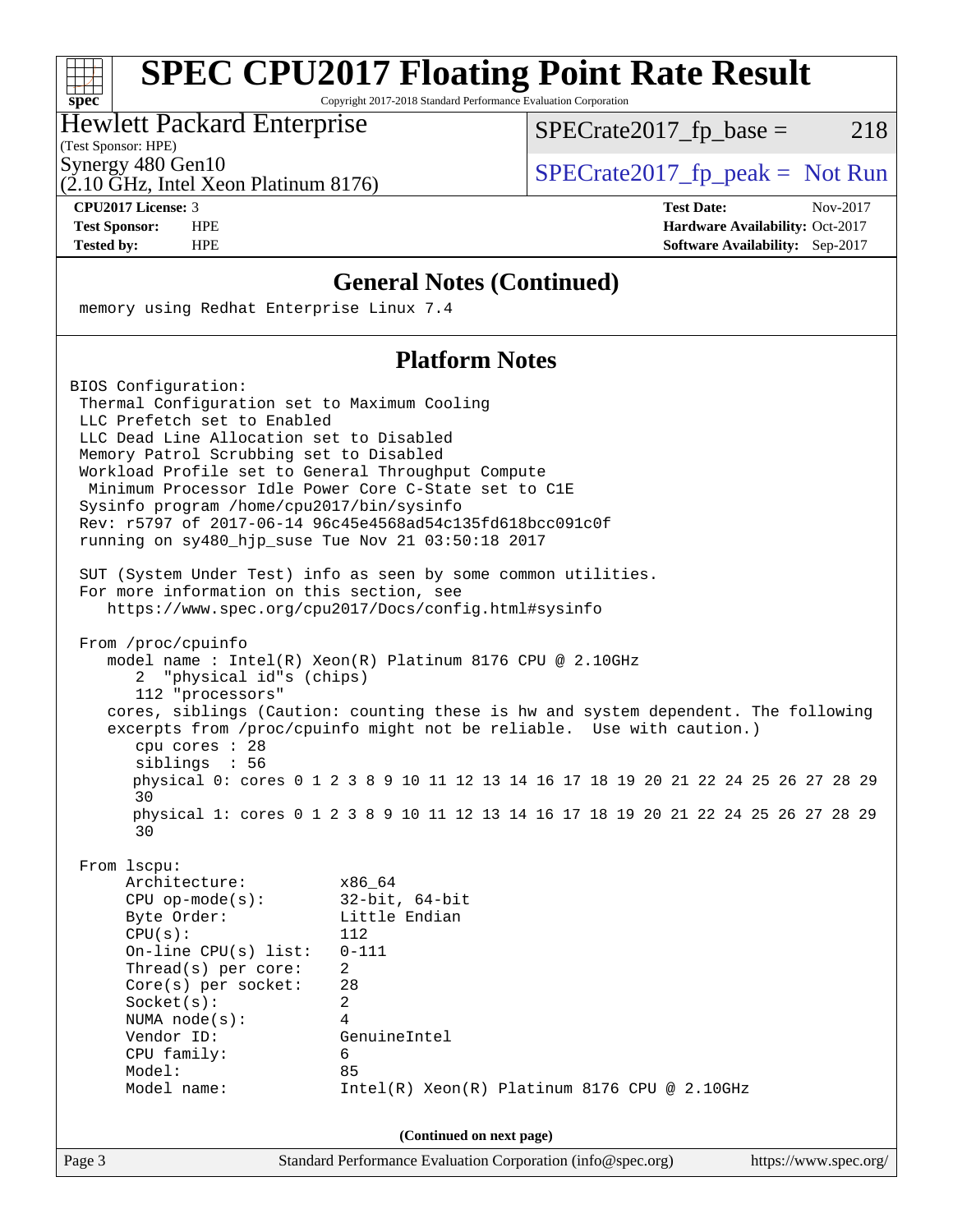#### $\pm\pm\tau$ **[spec](http://www.spec.org/)**

## **[SPEC CPU2017 Floating Point Rate Result](http://www.spec.org/auto/cpu2017/Docs/result-fields.html#SPECCPU2017FloatingPointRateResult)**

Copyright 2017-2018 Standard Performance Evaluation Corporation

#### Hewlett Packard Enterprise

(2.10 GHz, Intel Xeon Platinum 8176)

 $SPECTate2017<sub>fr</sub> base = 218$ 

(Test Sponsor: HPE)

Synergy 480 Gen10<br>  $SPECrate2017$  fp\_peak = Not Run

**[CPU2017 License:](http://www.spec.org/auto/cpu2017/Docs/result-fields.html#CPU2017License)** 3 **[Test Date:](http://www.spec.org/auto/cpu2017/Docs/result-fields.html#TestDate)** Nov-2017 **[Test Sponsor:](http://www.spec.org/auto/cpu2017/Docs/result-fields.html#TestSponsor)** HPE **[Hardware Availability:](http://www.spec.org/auto/cpu2017/Docs/result-fields.html#HardwareAvailability)** Oct-2017 **[Tested by:](http://www.spec.org/auto/cpu2017/Docs/result-fields.html#Testedby)** HPE **[Software Availability:](http://www.spec.org/auto/cpu2017/Docs/result-fields.html#SoftwareAvailability)** Sep-2017

#### **[Platform Notes \(Continued\)](http://www.spec.org/auto/cpu2017/Docs/result-fields.html#PlatformNotes)**

| Stepping:               | 4                   |
|-------------------------|---------------------|
| CPU MHz:                | 2095.081            |
| BogoMIPS:               | 4190.16             |
| Virtualization:         | $VT - x$            |
| $L1d$ cache:            | 32K                 |
| Lli cache:              | 32K                 |
| $L2$ cache:             | 1024K               |
| $L3$ cache:             | 39424K              |
| NUMA $node0$ $CPU(s)$ : | $0 - 13, 56 - 69$   |
| NUMA $node1$ $CPU(s)$ : | $14 - 27, 70 - 83$  |
| NUMA $node2$ $CPU(s):$  | $28 - 41, 84 - 97$  |
| NUMA $node3$ $CPU(s)$ : | $42 - 55, 98 - 111$ |
| Flanc:                  | fnu wma da nee      |

 Flags: fpu vme de pse tsc msr pae mce cx8 apic sep mtrr pge mca cmov pat pse36 clflush dts acpi mmx fxsr sse sse2 ss ht tm pbe syscall nx pdpe1gb rdtscp lm constant\_tsc art arch\_perfmon pebs bts rep\_good nopl xtopology nonstop\_tsc aperfmperf eagerfpu pni pclmulqdq dtes64 monitor ds\_cpl vmx smx est tm2 ssse3 sdbg fma cx16 xtpr pdcm pcid dca sse4\_1 sse4\_2 x2apic movbe popcnt tsc\_deadline\_timer aes xsave avx f16c rdrand lahf\_lm abm 3dnowprefetch ida arat epb pln pts dtherm intel\_pt tpr\_shadow vnmi flexpriority ept vpid fsgsbase tsc\_adjust bmi1 hle avx2 smep bmi2 erms invpcid rtm cqm mpx avx512f avx512dq rdseed adx smap clflushopt clwb avx512cd avx512bw avx512vl xsaveopt xsavec xgetbv1 cqm\_llc cqm\_occup\_llc

 /proc/cpuinfo cache data cache size : 39424 KB

 From numactl --hardware WARNING: a numactl 'node' might or might not correspond to a physical chip. available: 4 nodes (0-3) node 0 cpus: 0 1 2 3 4 5 6 7 8 9 10 11 12 13 56 57 58 59 60 61 62 63 64 65 66 67 68 69 node 0 size: 96347 MB node 0 free: 95817 MB node 1 cpus: 14 15 16 17 18 19 20 21 22 23 24 25 26 27 70 71 72 73 74 75 76 77 78 79 80 81 82 83 node 1 size: 96764 MB node 1 free: 96337 MB node 2 cpus: 28 29 30 31 32 33 34 35 36 37 38 39 40 41 84 85 86 87 88 89 90 91 92 93 94 95 96 97 node 2 size: 96764 MB node 2 free: 96461 MB node 3 cpus: 42 43 44 45 46 47 48 49 50 51 52 53 54 55 98 99 100 101 102 103 104 105 106 107 108 109 110 111 node 3 size: 96762 MB node 3 free: 96461 MB node distances: node 0 1 2 3 0: 10 21 31 31 1: 21 10 31 31 **(Continued on next page)**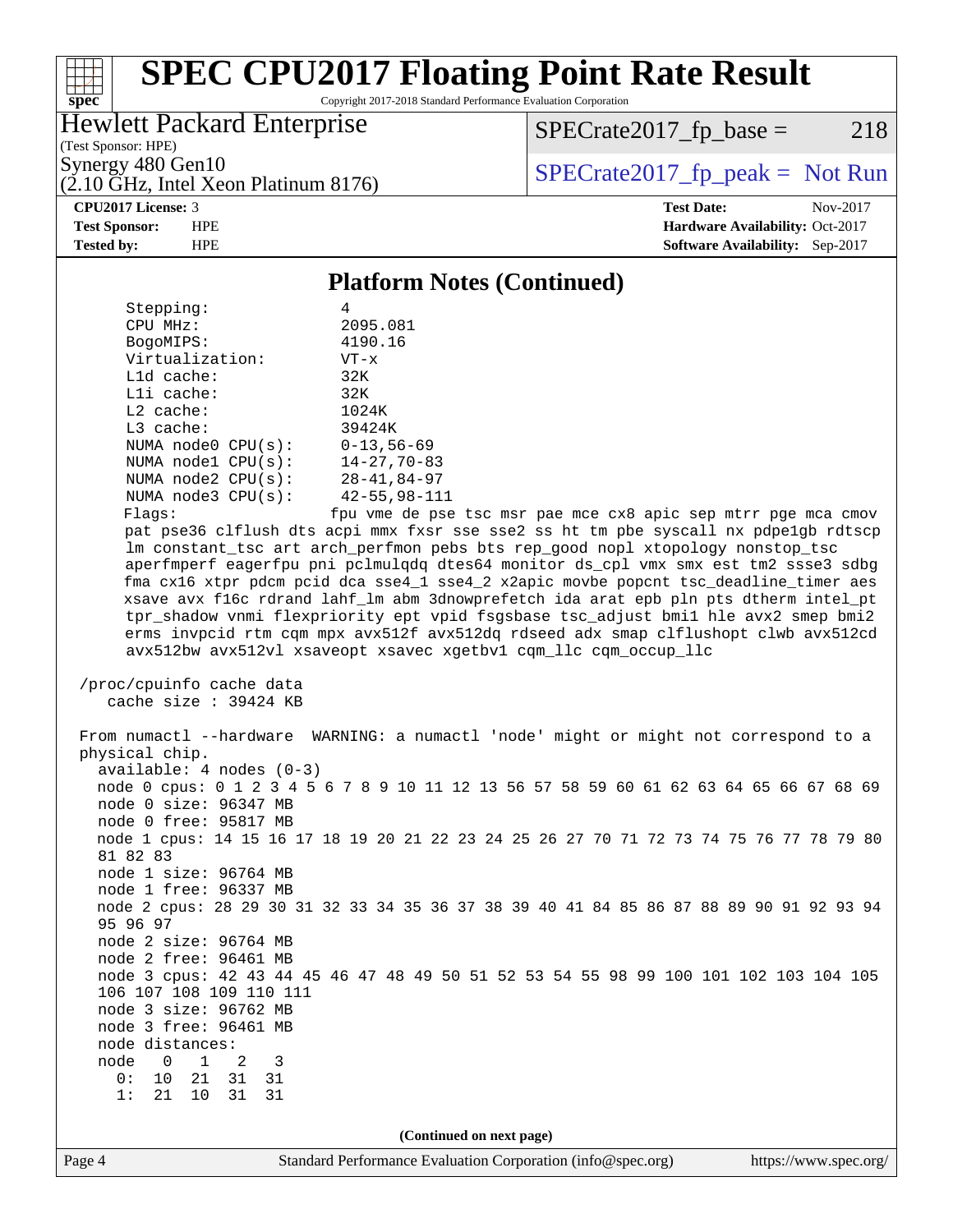| <b>SPEC CPU2017 Floating Point Rate Result</b><br>Copyright 2017-2018 Standard Performance Evaluation Corporation<br>$spec^*$                                                                                                                                                                                                                                                        |                                                                  |
|--------------------------------------------------------------------------------------------------------------------------------------------------------------------------------------------------------------------------------------------------------------------------------------------------------------------------------------------------------------------------------------|------------------------------------------------------------------|
| <b>Hewlett Packard Enterprise</b><br>(Test Sponsor: HPE)                                                                                                                                                                                                                                                                                                                             | 218<br>$SPECrate2017_fp\_base =$                                 |
| Synergy 480 Gen10<br>(2.10 GHz, Intel Xeon Platinum 8176)                                                                                                                                                                                                                                                                                                                            | $SPECrate2017_fp\_peak = Not Run$                                |
| CPU2017 License: 3<br><b>Test Sponsor:</b><br><b>HPE</b>                                                                                                                                                                                                                                                                                                                             | <b>Test Date:</b><br>Nov-2017<br>Hardware Availability: Oct-2017 |
| <b>Tested by:</b><br><b>HPE</b>                                                                                                                                                                                                                                                                                                                                                      | Software Availability: Sep-2017                                  |
| <b>Platform Notes (Continued)</b>                                                                                                                                                                                                                                                                                                                                                    |                                                                  |
| 2:<br>31 31 10<br>21<br>3:<br>31 21<br>31<br>10                                                                                                                                                                                                                                                                                                                                      |                                                                  |
| From /proc/meminfo<br>MemTotal:<br>395917164 kB                                                                                                                                                                                                                                                                                                                                      |                                                                  |
| HugePages_Total:<br>0<br>Hugepagesize:<br>2048 kB                                                                                                                                                                                                                                                                                                                                    |                                                                  |
| From /etc/*release* /etc/*version*<br>SuSE-release:                                                                                                                                                                                                                                                                                                                                  |                                                                  |
| SUSE Linux Enterprise Server 12 (x86_64)<br>$VERSION = 12$                                                                                                                                                                                                                                                                                                                           |                                                                  |
| $PATCHLEVEL = 2$                                                                                                                                                                                                                                                                                                                                                                     |                                                                  |
| # This file is deprecated and will be removed in a future service pack or release.<br># Please check /etc/os-release for details about this release.                                                                                                                                                                                                                                 |                                                                  |
| os-release:                                                                                                                                                                                                                                                                                                                                                                          |                                                                  |
| NAME="SLES"<br>VERSION="12-SP2"                                                                                                                                                                                                                                                                                                                                                      |                                                                  |
| VERSION_ID="12.2"                                                                                                                                                                                                                                                                                                                                                                    |                                                                  |
| PRETTY_NAME="SUSE Linux Enterprise Server 12 SP2"<br>ID="sles"                                                                                                                                                                                                                                                                                                                       |                                                                  |
| ANSI COLOR="0;32"                                                                                                                                                                                                                                                                                                                                                                    |                                                                  |
| CPE_NAME="cpe:/o:suse:sles:12:sp2"                                                                                                                                                                                                                                                                                                                                                   |                                                                  |
| uname $-a$ :                                                                                                                                                                                                                                                                                                                                                                         |                                                                  |
| Linux sy480_hjp_suse 4.4.21-69-default #1 SMP Tue Oct 25 10:58:20 UTC 2016 (9464f67)<br>x86_64 x86_64 x86_64 GNU/Linux                                                                                                                                                                                                                                                               |                                                                  |
| run-level 3 Nov 21 03:49                                                                                                                                                                                                                                                                                                                                                             |                                                                  |
| SPEC is set to: /home/cpu2017                                                                                                                                                                                                                                                                                                                                                        |                                                                  |
| Filesystem<br>Type Size Used Avail Use% Mounted on<br>/dev/sda3<br>xfs<br>407G 159G 249G 40% / home                                                                                                                                                                                                                                                                                  |                                                                  |
| Additional information from dmidecode follows. WARNING: Use caution when you interpret<br>this section. The 'dmidecode' program reads system data which is "intended to allow<br>hardware to be accurately determined", but the intent may not be met, as there are<br>frequent changes to hardware, firmware, and the "DMTF SMBIOS" standard.<br>BIOS HPE 142 09/27/2017<br>Memory: |                                                                  |
| 24x UNKNOWN NOT AVAILABLE 16 GB 2 rank 2666                                                                                                                                                                                                                                                                                                                                          |                                                                  |
| (End of data from sysinfo program)                                                                                                                                                                                                                                                                                                                                                   |                                                                  |
|                                                                                                                                                                                                                                                                                                                                                                                      |                                                                  |
|                                                                                                                                                                                                                                                                                                                                                                                      |                                                                  |
|                                                                                                                                                                                                                                                                                                                                                                                      |                                                                  |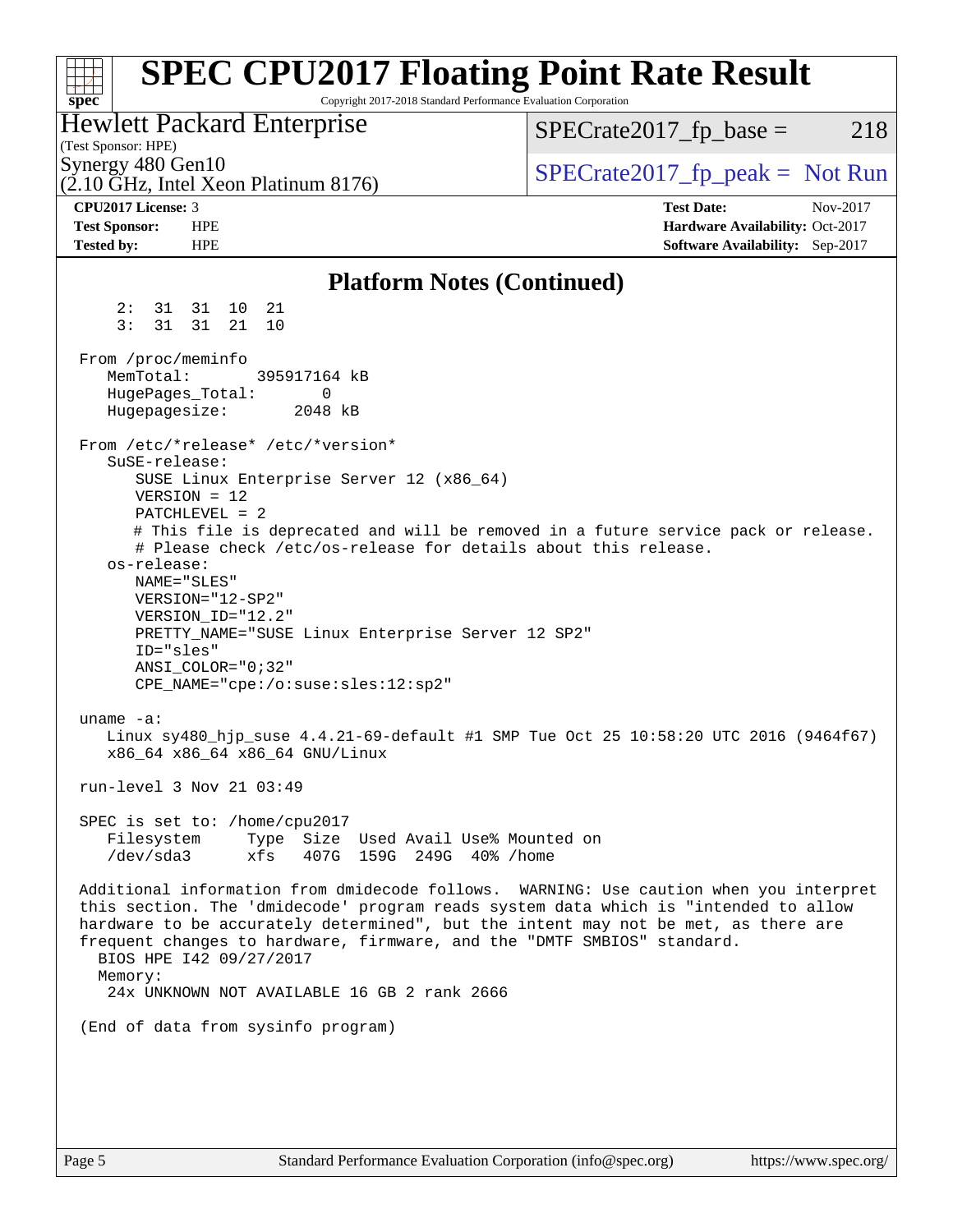# **[spec](http://www.spec.org/)**

## **[SPEC CPU2017 Floating Point Rate Result](http://www.spec.org/auto/cpu2017/Docs/result-fields.html#SPECCPU2017FloatingPointRateResult)**

Copyright 2017-2018 Standard Performance Evaluation Corporation

#### Hewlett Packard Enterprise

(2.10 GHz, Intel Xeon Platinum 8176)

 $SPECTate2017_fp\_base = 218$ 

(Test Sponsor: HPE)

Synergy 480 Gen10<br>  $\begin{array}{c|c}\n\text{SPECTate2017\_fp\_peak} = \text{Not Run} \\
\hline\n\text{SPECTate2017\_fp\_peak} = \text{Not Run} \\
\end{array}$ 

**[CPU2017 License:](http://www.spec.org/auto/cpu2017/Docs/result-fields.html#CPU2017License)** 3 **[Test Date:](http://www.spec.org/auto/cpu2017/Docs/result-fields.html#TestDate)** Nov-2017 **[Test Sponsor:](http://www.spec.org/auto/cpu2017/Docs/result-fields.html#TestSponsor)** HPE **[Hardware Availability:](http://www.spec.org/auto/cpu2017/Docs/result-fields.html#HardwareAvailability)** Oct-2017 **[Tested by:](http://www.spec.org/auto/cpu2017/Docs/result-fields.html#Testedby)** HPE **[Software Availability:](http://www.spec.org/auto/cpu2017/Docs/result-fields.html#SoftwareAvailability)** Sep-2017

#### **[Compiler Version Notes](http://www.spec.org/auto/cpu2017/Docs/result-fields.html#CompilerVersionNotes)**

| 519.1bm_r(base) 538.imagick_r(base) 544.nab_r(base)<br>CC                                                                                                           |  |  |  |  |  |  |  |
|---------------------------------------------------------------------------------------------------------------------------------------------------------------------|--|--|--|--|--|--|--|
| icc (ICC) 18.0.0 20170811<br>Copyright (C) 1985-2017 Intel Corporation. All rights reserved.                                                                        |  |  |  |  |  |  |  |
| $CXXC 508.namd_r(base) 510.parest_r(base)$                                                                                                                          |  |  |  |  |  |  |  |
| icpc (ICC) 18.0.0 20170811<br>Copyright (C) 1985-2017 Intel Corporation. All rights reserved.                                                                       |  |  |  |  |  |  |  |
| $CC$ 511.povray_r(base) 526.blender_r(base)                                                                                                                         |  |  |  |  |  |  |  |
| icpc (ICC) 18.0.0 20170811<br>Copyright (C) 1985-2017 Intel Corporation. All rights reserved.<br>icc (ICC) 18.0.0 20170811                                          |  |  |  |  |  |  |  |
| Copyright (C) 1985-2017 Intel Corporation. All rights reserved.                                                                                                     |  |  |  |  |  |  |  |
| 507.cactuBSSN_r(base)<br>FC.                                                                                                                                        |  |  |  |  |  |  |  |
| icpc (ICC) 18.0.0 20170811<br>Copyright (C) 1985-2017 Intel Corporation. All rights reserved.<br>icc (ICC) 18.0.0 20170811                                          |  |  |  |  |  |  |  |
| Copyright (C) 1985-2017 Intel Corporation. All rights reserved.<br>ifort (IFORT) 18.0.0 20170811<br>Copyright (C) 1985-2017 Intel Corporation. All rights reserved. |  |  |  |  |  |  |  |
|                                                                                                                                                                     |  |  |  |  |  |  |  |
| ==============================<br>$FC 503.bwaves_r(base) 549.fotonik3d_r(base) 554.roms_r(base)$                                                                    |  |  |  |  |  |  |  |
| ifort (IFORT) 18.0.0 20170811<br>Copyright (C) 1985-2017 Intel Corporation. All rights reserved.                                                                    |  |  |  |  |  |  |  |
| 521.wrf $r(base)$ 527.cam4 $r(base)$<br>CC                                                                                                                          |  |  |  |  |  |  |  |
| ifort (IFORT) 18.0.0 20170811<br>Copyright (C) 1985-2017 Intel Corporation. All rights reserved.<br>icc (ICC) 18.0.0 20170811                                       |  |  |  |  |  |  |  |
| (Continued on next page)                                                                                                                                            |  |  |  |  |  |  |  |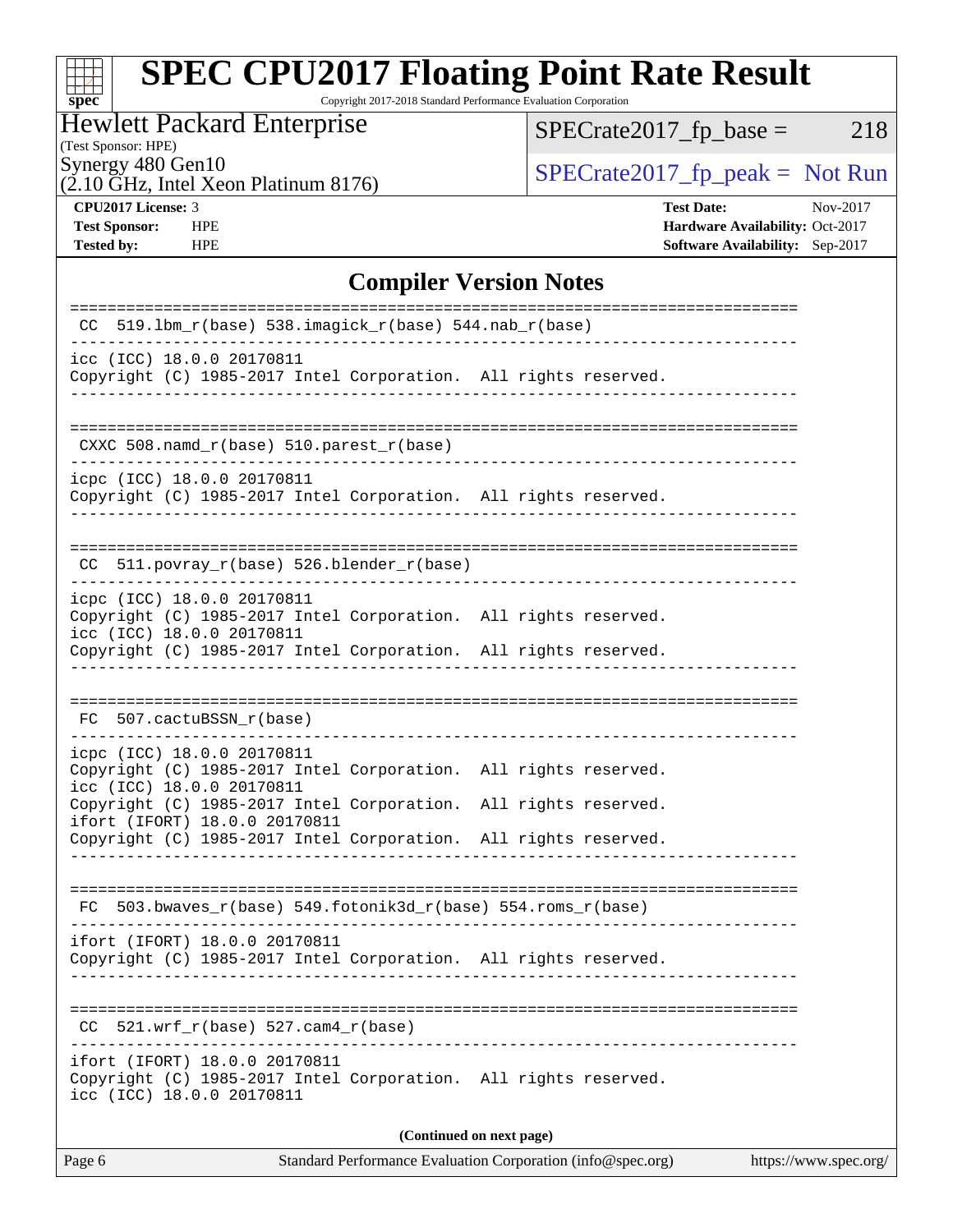## **[SPEC CPU2017 Floating Point Rate Result](http://www.spec.org/auto/cpu2017/Docs/result-fields.html#SPECCPU2017FloatingPointRateResult)**

Copyright 2017-2018 Standard Performance Evaluation Corporation

#### Hewlett Packard Enterprise

(Test Sponsor: HPE)

 $SPECTate2017<sub>fr</sub> base = 218$ 

(2.10 GHz, Intel Xeon Platinum 8176)

Synergy 480 Gen10<br>  $SPECrate2017$  fp\_peak = Not Run

**[spec](http://www.spec.org/)**

 $\pm\pm\tau$ 

**[CPU2017 License:](http://www.spec.org/auto/cpu2017/Docs/result-fields.html#CPU2017License)** 3 **[Test Date:](http://www.spec.org/auto/cpu2017/Docs/result-fields.html#TestDate)** Nov-2017 **[Test Sponsor:](http://www.spec.org/auto/cpu2017/Docs/result-fields.html#TestSponsor)** HPE **[Hardware Availability:](http://www.spec.org/auto/cpu2017/Docs/result-fields.html#HardwareAvailability)** Oct-2017 **[Tested by:](http://www.spec.org/auto/cpu2017/Docs/result-fields.html#Testedby)** HPE **[Software Availability:](http://www.spec.org/auto/cpu2017/Docs/result-fields.html#SoftwareAvailability)** Sep-2017

#### **[Compiler Version Notes \(Continued\)](http://www.spec.org/auto/cpu2017/Docs/result-fields.html#CompilerVersionNotes)**

Copyright (C) 1985-2017 Intel Corporation. All rights reserved. ------------------------------------------------------------------------------

## **[Base Compiler Invocation](http://www.spec.org/auto/cpu2017/Docs/result-fields.html#BaseCompilerInvocation)**

[C benchmarks](http://www.spec.org/auto/cpu2017/Docs/result-fields.html#Cbenchmarks): [icc](http://www.spec.org/cpu2017/results/res2017q4/cpu2017-20171128-01295.flags.html#user_CCbase_intel_icc_18.0_66fc1ee009f7361af1fbd72ca7dcefbb700085f36577c54f309893dd4ec40d12360134090235512931783d35fd58c0460139e722d5067c5574d8eaf2b3e37e92)

[C++ benchmarks:](http://www.spec.org/auto/cpu2017/Docs/result-fields.html#CXXbenchmarks) [icpc](http://www.spec.org/cpu2017/results/res2017q4/cpu2017-20171128-01295.flags.html#user_CXXbase_intel_icpc_18.0_c510b6838c7f56d33e37e94d029a35b4a7bccf4766a728ee175e80a419847e808290a9b78be685c44ab727ea267ec2f070ec5dc83b407c0218cded6866a35d07)

[Fortran benchmarks](http://www.spec.org/auto/cpu2017/Docs/result-fields.html#Fortranbenchmarks): [ifort](http://www.spec.org/cpu2017/results/res2017q4/cpu2017-20171128-01295.flags.html#user_FCbase_intel_ifort_18.0_8111460550e3ca792625aed983ce982f94888b8b503583aa7ba2b8303487b4d8a21a13e7191a45c5fd58ff318f48f9492884d4413fa793fd88dd292cad7027ca)

[Benchmarks using both Fortran and C](http://www.spec.org/auto/cpu2017/Docs/result-fields.html#BenchmarksusingbothFortranandC): [ifort](http://www.spec.org/cpu2017/results/res2017q4/cpu2017-20171128-01295.flags.html#user_CC_FCbase_intel_ifort_18.0_8111460550e3ca792625aed983ce982f94888b8b503583aa7ba2b8303487b4d8a21a13e7191a45c5fd58ff318f48f9492884d4413fa793fd88dd292cad7027ca) [icc](http://www.spec.org/cpu2017/results/res2017q4/cpu2017-20171128-01295.flags.html#user_CC_FCbase_intel_icc_18.0_66fc1ee009f7361af1fbd72ca7dcefbb700085f36577c54f309893dd4ec40d12360134090235512931783d35fd58c0460139e722d5067c5574d8eaf2b3e37e92)

[Benchmarks using both C and C++](http://www.spec.org/auto/cpu2017/Docs/result-fields.html#BenchmarksusingbothCandCXX): [icpc](http://www.spec.org/cpu2017/results/res2017q4/cpu2017-20171128-01295.flags.html#user_CC_CXXbase_intel_icpc_18.0_c510b6838c7f56d33e37e94d029a35b4a7bccf4766a728ee175e80a419847e808290a9b78be685c44ab727ea267ec2f070ec5dc83b407c0218cded6866a35d07) [icc](http://www.spec.org/cpu2017/results/res2017q4/cpu2017-20171128-01295.flags.html#user_CC_CXXbase_intel_icc_18.0_66fc1ee009f7361af1fbd72ca7dcefbb700085f36577c54f309893dd4ec40d12360134090235512931783d35fd58c0460139e722d5067c5574d8eaf2b3e37e92)

[Benchmarks using Fortran, C, and C++:](http://www.spec.org/auto/cpu2017/Docs/result-fields.html#BenchmarksusingFortranCandCXX) [icpc](http://www.spec.org/cpu2017/results/res2017q4/cpu2017-20171128-01295.flags.html#user_CC_CXX_FCbase_intel_icpc_18.0_c510b6838c7f56d33e37e94d029a35b4a7bccf4766a728ee175e80a419847e808290a9b78be685c44ab727ea267ec2f070ec5dc83b407c0218cded6866a35d07) [icc](http://www.spec.org/cpu2017/results/res2017q4/cpu2017-20171128-01295.flags.html#user_CC_CXX_FCbase_intel_icc_18.0_66fc1ee009f7361af1fbd72ca7dcefbb700085f36577c54f309893dd4ec40d12360134090235512931783d35fd58c0460139e722d5067c5574d8eaf2b3e37e92) [ifort](http://www.spec.org/cpu2017/results/res2017q4/cpu2017-20171128-01295.flags.html#user_CC_CXX_FCbase_intel_ifort_18.0_8111460550e3ca792625aed983ce982f94888b8b503583aa7ba2b8303487b4d8a21a13e7191a45c5fd58ff318f48f9492884d4413fa793fd88dd292cad7027ca)

## **[Base Portability Flags](http://www.spec.org/auto/cpu2017/Docs/result-fields.html#BasePortabilityFlags)**

 503.bwaves\_r: [-DSPEC\\_LP64](http://www.spec.org/cpu2017/results/res2017q4/cpu2017-20171128-01295.flags.html#suite_basePORTABILITY503_bwaves_r_DSPEC_LP64) 507.cactuBSSN\_r: [-DSPEC\\_LP64](http://www.spec.org/cpu2017/results/res2017q4/cpu2017-20171128-01295.flags.html#suite_basePORTABILITY507_cactuBSSN_r_DSPEC_LP64) 508.namd\_r: [-DSPEC\\_LP64](http://www.spec.org/cpu2017/results/res2017q4/cpu2017-20171128-01295.flags.html#suite_basePORTABILITY508_namd_r_DSPEC_LP64) 510.parest\_r: [-DSPEC\\_LP64](http://www.spec.org/cpu2017/results/res2017q4/cpu2017-20171128-01295.flags.html#suite_basePORTABILITY510_parest_r_DSPEC_LP64) 511.povray\_r: [-DSPEC\\_LP64](http://www.spec.org/cpu2017/results/res2017q4/cpu2017-20171128-01295.flags.html#suite_basePORTABILITY511_povray_r_DSPEC_LP64) 519.lbm\_r: [-DSPEC\\_LP64](http://www.spec.org/cpu2017/results/res2017q4/cpu2017-20171128-01295.flags.html#suite_basePORTABILITY519_lbm_r_DSPEC_LP64) 521.wrf\_r: [-DSPEC\\_LP64](http://www.spec.org/cpu2017/results/res2017q4/cpu2017-20171128-01295.flags.html#suite_basePORTABILITY521_wrf_r_DSPEC_LP64) [-DSPEC\\_CASE\\_FLAG](http://www.spec.org/cpu2017/results/res2017q4/cpu2017-20171128-01295.flags.html#b521.wrf_r_baseCPORTABILITY_DSPEC_CASE_FLAG) [-convert big\\_endian](http://www.spec.org/cpu2017/results/res2017q4/cpu2017-20171128-01295.flags.html#user_baseFPORTABILITY521_wrf_r_convert_big_endian_c3194028bc08c63ac5d04de18c48ce6d347e4e562e8892b8bdbdc0214820426deb8554edfa529a3fb25a586e65a3d812c835984020483e7e73212c4d31a38223) 526.blender\_r: [-DSPEC\\_LP64](http://www.spec.org/cpu2017/results/res2017q4/cpu2017-20171128-01295.flags.html#suite_basePORTABILITY526_blender_r_DSPEC_LP64) [-DSPEC\\_LINUX](http://www.spec.org/cpu2017/results/res2017q4/cpu2017-20171128-01295.flags.html#b526.blender_r_baseCPORTABILITY_DSPEC_LINUX) [-funsigned-char](http://www.spec.org/cpu2017/results/res2017q4/cpu2017-20171128-01295.flags.html#user_baseCPORTABILITY526_blender_r_force_uchar_40c60f00ab013830e2dd6774aeded3ff59883ba5a1fc5fc14077f794d777847726e2a5858cbc7672e36e1b067e7e5c1d9a74f7176df07886a243d7cc18edfe67) 527.cam4\_r: [-DSPEC\\_LP64](http://www.spec.org/cpu2017/results/res2017q4/cpu2017-20171128-01295.flags.html#suite_basePORTABILITY527_cam4_r_DSPEC_LP64) [-DSPEC\\_CASE\\_FLAG](http://www.spec.org/cpu2017/results/res2017q4/cpu2017-20171128-01295.flags.html#b527.cam4_r_baseCPORTABILITY_DSPEC_CASE_FLAG) 538.imagick\_r: [-DSPEC\\_LP64](http://www.spec.org/cpu2017/results/res2017q4/cpu2017-20171128-01295.flags.html#suite_basePORTABILITY538_imagick_r_DSPEC_LP64) 544.nab\_r: [-DSPEC\\_LP64](http://www.spec.org/cpu2017/results/res2017q4/cpu2017-20171128-01295.flags.html#suite_basePORTABILITY544_nab_r_DSPEC_LP64) 549.fotonik3d\_r: [-DSPEC\\_LP64](http://www.spec.org/cpu2017/results/res2017q4/cpu2017-20171128-01295.flags.html#suite_basePORTABILITY549_fotonik3d_r_DSPEC_LP64) 554.roms\_r: [-DSPEC\\_LP64](http://www.spec.org/cpu2017/results/res2017q4/cpu2017-20171128-01295.flags.html#suite_basePORTABILITY554_roms_r_DSPEC_LP64)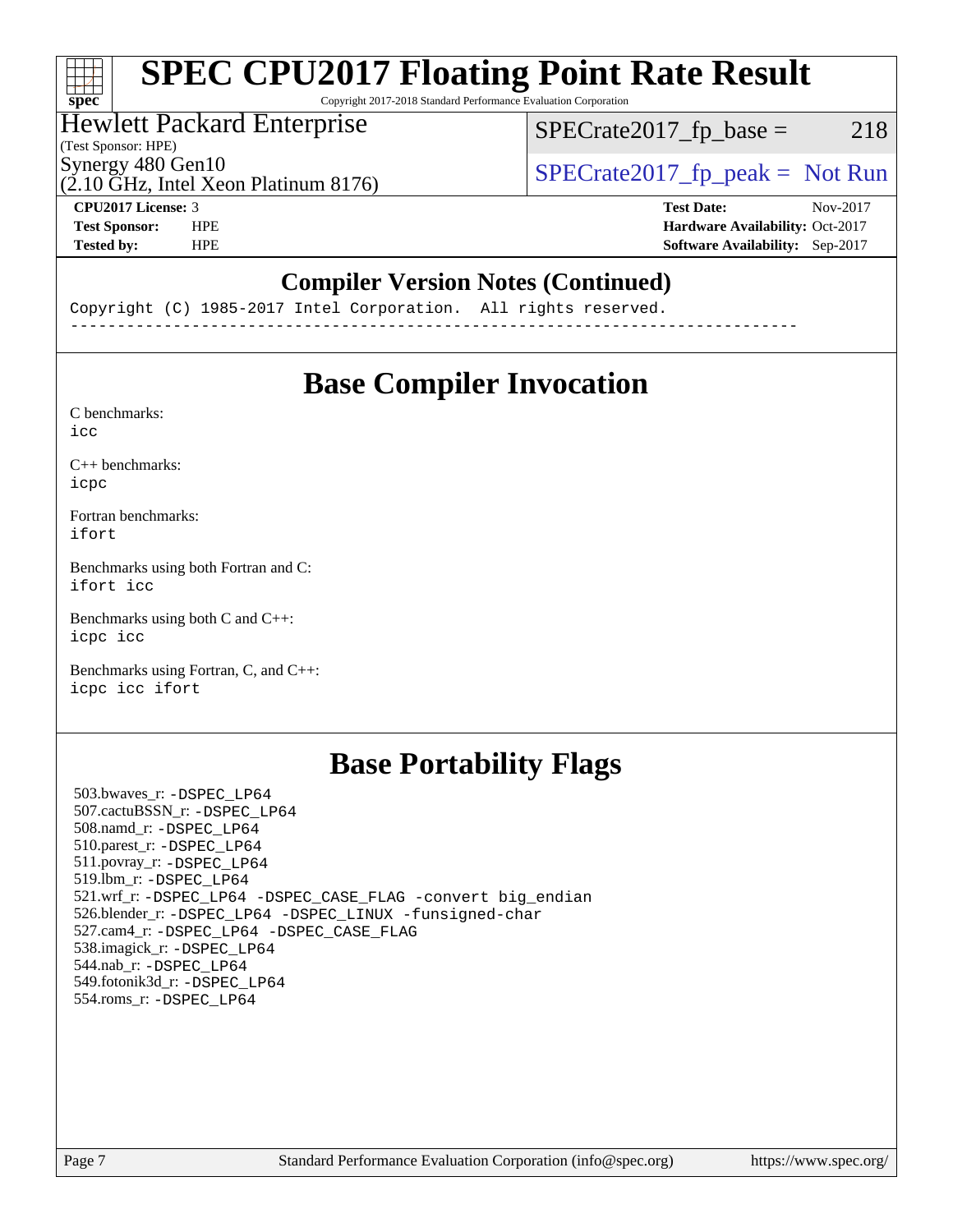## **[SPEC CPU2017 Floating Point Rate Result](http://www.spec.org/auto/cpu2017/Docs/result-fields.html#SPECCPU2017FloatingPointRateResult)**

Copyright 2017-2018 Standard Performance Evaluation Corporation

#### Hewlett Packard Enterprise

(Test Sponsor: HPE)

 $SPECTate2017<sub>fr</sub> base = 218$ 

(2.10 GHz, Intel Xeon Platinum 8176)

Synergy 480 Gen10  $SPECrate2017$  fp\_peak = Not Run

**[CPU2017 License:](http://www.spec.org/auto/cpu2017/Docs/result-fields.html#CPU2017License)** 3 **[Test Date:](http://www.spec.org/auto/cpu2017/Docs/result-fields.html#TestDate)** Nov-2017 **[Test Sponsor:](http://www.spec.org/auto/cpu2017/Docs/result-fields.html#TestSponsor)** HPE **[Hardware Availability:](http://www.spec.org/auto/cpu2017/Docs/result-fields.html#HardwareAvailability)** Oct-2017 **[Tested by:](http://www.spec.org/auto/cpu2017/Docs/result-fields.html#Testedby)** HPE **[Software Availability:](http://www.spec.org/auto/cpu2017/Docs/result-fields.html#SoftwareAvailability)** Sep-2017

## **[Base Optimization Flags](http://www.spec.org/auto/cpu2017/Docs/result-fields.html#BaseOptimizationFlags)**

[C benchmarks](http://www.spec.org/auto/cpu2017/Docs/result-fields.html#Cbenchmarks):

**[spec](http://www.spec.org/)**

 $\pm\pm\tau$ 

[-xCORE-AVX2](http://www.spec.org/cpu2017/results/res2017q4/cpu2017-20171128-01295.flags.html#user_CCbase_f-xCORE-AVX2) [-ipo](http://www.spec.org/cpu2017/results/res2017q4/cpu2017-20171128-01295.flags.html#user_CCbase_f-ipo) [-O3](http://www.spec.org/cpu2017/results/res2017q4/cpu2017-20171128-01295.flags.html#user_CCbase_f-O3) [-no-prec-div](http://www.spec.org/cpu2017/results/res2017q4/cpu2017-20171128-01295.flags.html#user_CCbase_f-no-prec-div) [-qopt-prefetch](http://www.spec.org/cpu2017/results/res2017q4/cpu2017-20171128-01295.flags.html#user_CCbase_f-qopt-prefetch) [-ffinite-math-only](http://www.spec.org/cpu2017/results/res2017q4/cpu2017-20171128-01295.flags.html#user_CCbase_f_finite_math_only_cb91587bd2077682c4b38af759c288ed7c732db004271a9512da14a4f8007909a5f1427ecbf1a0fb78ff2a814402c6114ac565ca162485bbcae155b5e4258871) [-qopt-mem-layout-trans=3](http://www.spec.org/cpu2017/results/res2017q4/cpu2017-20171128-01295.flags.html#user_CCbase_f-qopt-mem-layout-trans_de80db37974c74b1f0e20d883f0b675c88c3b01e9d123adea9b28688d64333345fb62bc4a798493513fdb68f60282f9a726aa07f478b2f7113531aecce732043) [C++ benchmarks](http://www.spec.org/auto/cpu2017/Docs/result-fields.html#CXXbenchmarks): [-xCORE-AVX2](http://www.spec.org/cpu2017/results/res2017q4/cpu2017-20171128-01295.flags.html#user_CXXbase_f-xCORE-AVX2) [-ipo](http://www.spec.org/cpu2017/results/res2017q4/cpu2017-20171128-01295.flags.html#user_CXXbase_f-ipo) [-O3](http://www.spec.org/cpu2017/results/res2017q4/cpu2017-20171128-01295.flags.html#user_CXXbase_f-O3) [-no-prec-div](http://www.spec.org/cpu2017/results/res2017q4/cpu2017-20171128-01295.flags.html#user_CXXbase_f-no-prec-div) [-qopt-prefetch](http://www.spec.org/cpu2017/results/res2017q4/cpu2017-20171128-01295.flags.html#user_CXXbase_f-qopt-prefetch) [-ffinite-math-only](http://www.spec.org/cpu2017/results/res2017q4/cpu2017-20171128-01295.flags.html#user_CXXbase_f_finite_math_only_cb91587bd2077682c4b38af759c288ed7c732db004271a9512da14a4f8007909a5f1427ecbf1a0fb78ff2a814402c6114ac565ca162485bbcae155b5e4258871) [-qopt-mem-layout-trans=3](http://www.spec.org/cpu2017/results/res2017q4/cpu2017-20171128-01295.flags.html#user_CXXbase_f-qopt-mem-layout-trans_de80db37974c74b1f0e20d883f0b675c88c3b01e9d123adea9b28688d64333345fb62bc4a798493513fdb68f60282f9a726aa07f478b2f7113531aecce732043) [Fortran benchmarks:](http://www.spec.org/auto/cpu2017/Docs/result-fields.html#Fortranbenchmarks) [-xCORE-AVX2](http://www.spec.org/cpu2017/results/res2017q4/cpu2017-20171128-01295.flags.html#user_FCbase_f-xCORE-AVX2) [-ipo](http://www.spec.org/cpu2017/results/res2017q4/cpu2017-20171128-01295.flags.html#user_FCbase_f-ipo) [-O3](http://www.spec.org/cpu2017/results/res2017q4/cpu2017-20171128-01295.flags.html#user_FCbase_f-O3) [-no-prec-div](http://www.spec.org/cpu2017/results/res2017q4/cpu2017-20171128-01295.flags.html#user_FCbase_f-no-prec-div) [-qopt-prefetch](http://www.spec.org/cpu2017/results/res2017q4/cpu2017-20171128-01295.flags.html#user_FCbase_f-qopt-prefetch) [-ffinite-math-only](http://www.spec.org/cpu2017/results/res2017q4/cpu2017-20171128-01295.flags.html#user_FCbase_f_finite_math_only_cb91587bd2077682c4b38af759c288ed7c732db004271a9512da14a4f8007909a5f1427ecbf1a0fb78ff2a814402c6114ac565ca162485bbcae155b5e4258871) [-qopt-mem-layout-trans=3](http://www.spec.org/cpu2017/results/res2017q4/cpu2017-20171128-01295.flags.html#user_FCbase_f-qopt-mem-layout-trans_de80db37974c74b1f0e20d883f0b675c88c3b01e9d123adea9b28688d64333345fb62bc4a798493513fdb68f60282f9a726aa07f478b2f7113531aecce732043) [-nostandard-realloc-lhs](http://www.spec.org/cpu2017/results/res2017q4/cpu2017-20171128-01295.flags.html#user_FCbase_f_2003_std_realloc_82b4557e90729c0f113870c07e44d33d6f5a304b4f63d4c15d2d0f1fab99f5daaed73bdb9275d9ae411527f28b936061aa8b9c8f2d63842963b95c9dd6426b8a) [-align array32byte](http://www.spec.org/cpu2017/results/res2017q4/cpu2017-20171128-01295.flags.html#user_FCbase_align_array32byte_b982fe038af199962ba9a80c053b8342c548c85b40b8e86eb3cc33dee0d7986a4af373ac2d51c3f7cf710a18d62fdce2948f201cd044323541f22fc0fffc51b6) [Benchmarks using both Fortran and C](http://www.spec.org/auto/cpu2017/Docs/result-fields.html#BenchmarksusingbothFortranandC): [-xCORE-AVX2](http://www.spec.org/cpu2017/results/res2017q4/cpu2017-20171128-01295.flags.html#user_CC_FCbase_f-xCORE-AVX2) [-ipo](http://www.spec.org/cpu2017/results/res2017q4/cpu2017-20171128-01295.flags.html#user_CC_FCbase_f-ipo) [-O3](http://www.spec.org/cpu2017/results/res2017q4/cpu2017-20171128-01295.flags.html#user_CC_FCbase_f-O3) [-no-prec-div](http://www.spec.org/cpu2017/results/res2017q4/cpu2017-20171128-01295.flags.html#user_CC_FCbase_f-no-prec-div) [-qopt-prefetch](http://www.spec.org/cpu2017/results/res2017q4/cpu2017-20171128-01295.flags.html#user_CC_FCbase_f-qopt-prefetch) [-ffinite-math-only](http://www.spec.org/cpu2017/results/res2017q4/cpu2017-20171128-01295.flags.html#user_CC_FCbase_f_finite_math_only_cb91587bd2077682c4b38af759c288ed7c732db004271a9512da14a4f8007909a5f1427ecbf1a0fb78ff2a814402c6114ac565ca162485bbcae155b5e4258871) [-qopt-mem-layout-trans=3](http://www.spec.org/cpu2017/results/res2017q4/cpu2017-20171128-01295.flags.html#user_CC_FCbase_f-qopt-mem-layout-trans_de80db37974c74b1f0e20d883f0b675c88c3b01e9d123adea9b28688d64333345fb62bc4a798493513fdb68f60282f9a726aa07f478b2f7113531aecce732043) [-nostandard-realloc-lhs](http://www.spec.org/cpu2017/results/res2017q4/cpu2017-20171128-01295.flags.html#user_CC_FCbase_f_2003_std_realloc_82b4557e90729c0f113870c07e44d33d6f5a304b4f63d4c15d2d0f1fab99f5daaed73bdb9275d9ae411527f28b936061aa8b9c8f2d63842963b95c9dd6426b8a) [-align array32byte](http://www.spec.org/cpu2017/results/res2017q4/cpu2017-20171128-01295.flags.html#user_CC_FCbase_align_array32byte_b982fe038af199962ba9a80c053b8342c548c85b40b8e86eb3cc33dee0d7986a4af373ac2d51c3f7cf710a18d62fdce2948f201cd044323541f22fc0fffc51b6) [Benchmarks using both C and C++:](http://www.spec.org/auto/cpu2017/Docs/result-fields.html#BenchmarksusingbothCandCXX) [-xCORE-AVX2](http://www.spec.org/cpu2017/results/res2017q4/cpu2017-20171128-01295.flags.html#user_CC_CXXbase_f-xCORE-AVX2) [-ipo](http://www.spec.org/cpu2017/results/res2017q4/cpu2017-20171128-01295.flags.html#user_CC_CXXbase_f-ipo) [-O3](http://www.spec.org/cpu2017/results/res2017q4/cpu2017-20171128-01295.flags.html#user_CC_CXXbase_f-O3) [-no-prec-div](http://www.spec.org/cpu2017/results/res2017q4/cpu2017-20171128-01295.flags.html#user_CC_CXXbase_f-no-prec-div) [-qopt-prefetch](http://www.spec.org/cpu2017/results/res2017q4/cpu2017-20171128-01295.flags.html#user_CC_CXXbase_f-qopt-prefetch) [-ffinite-math-only](http://www.spec.org/cpu2017/results/res2017q4/cpu2017-20171128-01295.flags.html#user_CC_CXXbase_f_finite_math_only_cb91587bd2077682c4b38af759c288ed7c732db004271a9512da14a4f8007909a5f1427ecbf1a0fb78ff2a814402c6114ac565ca162485bbcae155b5e4258871) [-qopt-mem-layout-trans=3](http://www.spec.org/cpu2017/results/res2017q4/cpu2017-20171128-01295.flags.html#user_CC_CXXbase_f-qopt-mem-layout-trans_de80db37974c74b1f0e20d883f0b675c88c3b01e9d123adea9b28688d64333345fb62bc4a798493513fdb68f60282f9a726aa07f478b2f7113531aecce732043) [Benchmarks using Fortran, C, and C++](http://www.spec.org/auto/cpu2017/Docs/result-fields.html#BenchmarksusingFortranCandCXX): [-xCORE-AVX2](http://www.spec.org/cpu2017/results/res2017q4/cpu2017-20171128-01295.flags.html#user_CC_CXX_FCbase_f-xCORE-AVX2) [-ipo](http://www.spec.org/cpu2017/results/res2017q4/cpu2017-20171128-01295.flags.html#user_CC_CXX_FCbase_f-ipo) [-O3](http://www.spec.org/cpu2017/results/res2017q4/cpu2017-20171128-01295.flags.html#user_CC_CXX_FCbase_f-O3) [-no-prec-div](http://www.spec.org/cpu2017/results/res2017q4/cpu2017-20171128-01295.flags.html#user_CC_CXX_FCbase_f-no-prec-div) [-qopt-prefetch](http://www.spec.org/cpu2017/results/res2017q4/cpu2017-20171128-01295.flags.html#user_CC_CXX_FCbase_f-qopt-prefetch) [-ffinite-math-only](http://www.spec.org/cpu2017/results/res2017q4/cpu2017-20171128-01295.flags.html#user_CC_CXX_FCbase_f_finite_math_only_cb91587bd2077682c4b38af759c288ed7c732db004271a9512da14a4f8007909a5f1427ecbf1a0fb78ff2a814402c6114ac565ca162485bbcae155b5e4258871)

[-qopt-mem-layout-trans=3](http://www.spec.org/cpu2017/results/res2017q4/cpu2017-20171128-01295.flags.html#user_CC_CXX_FCbase_f-qopt-mem-layout-trans_de80db37974c74b1f0e20d883f0b675c88c3b01e9d123adea9b28688d64333345fb62bc4a798493513fdb68f60282f9a726aa07f478b2f7113531aecce732043) [-nostandard-realloc-lhs](http://www.spec.org/cpu2017/results/res2017q4/cpu2017-20171128-01295.flags.html#user_CC_CXX_FCbase_f_2003_std_realloc_82b4557e90729c0f113870c07e44d33d6f5a304b4f63d4c15d2d0f1fab99f5daaed73bdb9275d9ae411527f28b936061aa8b9c8f2d63842963b95c9dd6426b8a) [-align array32byte](http://www.spec.org/cpu2017/results/res2017q4/cpu2017-20171128-01295.flags.html#user_CC_CXX_FCbase_align_array32byte_b982fe038af199962ba9a80c053b8342c548c85b40b8e86eb3cc33dee0d7986a4af373ac2d51c3f7cf710a18d62fdce2948f201cd044323541f22fc0fffc51b6)

## **[Base Other Flags](http://www.spec.org/auto/cpu2017/Docs/result-fields.html#BaseOtherFlags)**

[C benchmarks](http://www.spec.org/auto/cpu2017/Docs/result-fields.html#Cbenchmarks):  $-m64 - std = c11$  $-m64 - std = c11$ [C++ benchmarks:](http://www.spec.org/auto/cpu2017/Docs/result-fields.html#CXXbenchmarks) [-m64](http://www.spec.org/cpu2017/results/res2017q4/cpu2017-20171128-01295.flags.html#user_CXXbase_intel_intel64_18.0_af43caccfc8ded86e7699f2159af6efc7655f51387b94da716254467f3c01020a5059329e2569e4053f409e7c9202a7efc638f7a6d1ffb3f52dea4a3e31d82ab) [Fortran benchmarks](http://www.spec.org/auto/cpu2017/Docs/result-fields.html#Fortranbenchmarks): [-m64](http://www.spec.org/cpu2017/results/res2017q4/cpu2017-20171128-01295.flags.html#user_FCbase_intel_intel64_18.0_af43caccfc8ded86e7699f2159af6efc7655f51387b94da716254467f3c01020a5059329e2569e4053f409e7c9202a7efc638f7a6d1ffb3f52dea4a3e31d82ab) [Benchmarks using both Fortran and C](http://www.spec.org/auto/cpu2017/Docs/result-fields.html#BenchmarksusingbothFortranandC):  $-m64$   $-std=cl1$ [Benchmarks using both C and C++](http://www.spec.org/auto/cpu2017/Docs/result-fields.html#BenchmarksusingbothCandCXX):  $-m64 - std= c11$  $-m64 - std= c11$ [Benchmarks using Fortran, C, and C++:](http://www.spec.org/auto/cpu2017/Docs/result-fields.html#BenchmarksusingFortranCandCXX)  $-m64 - std = c11$  $-m64 - std = c11$